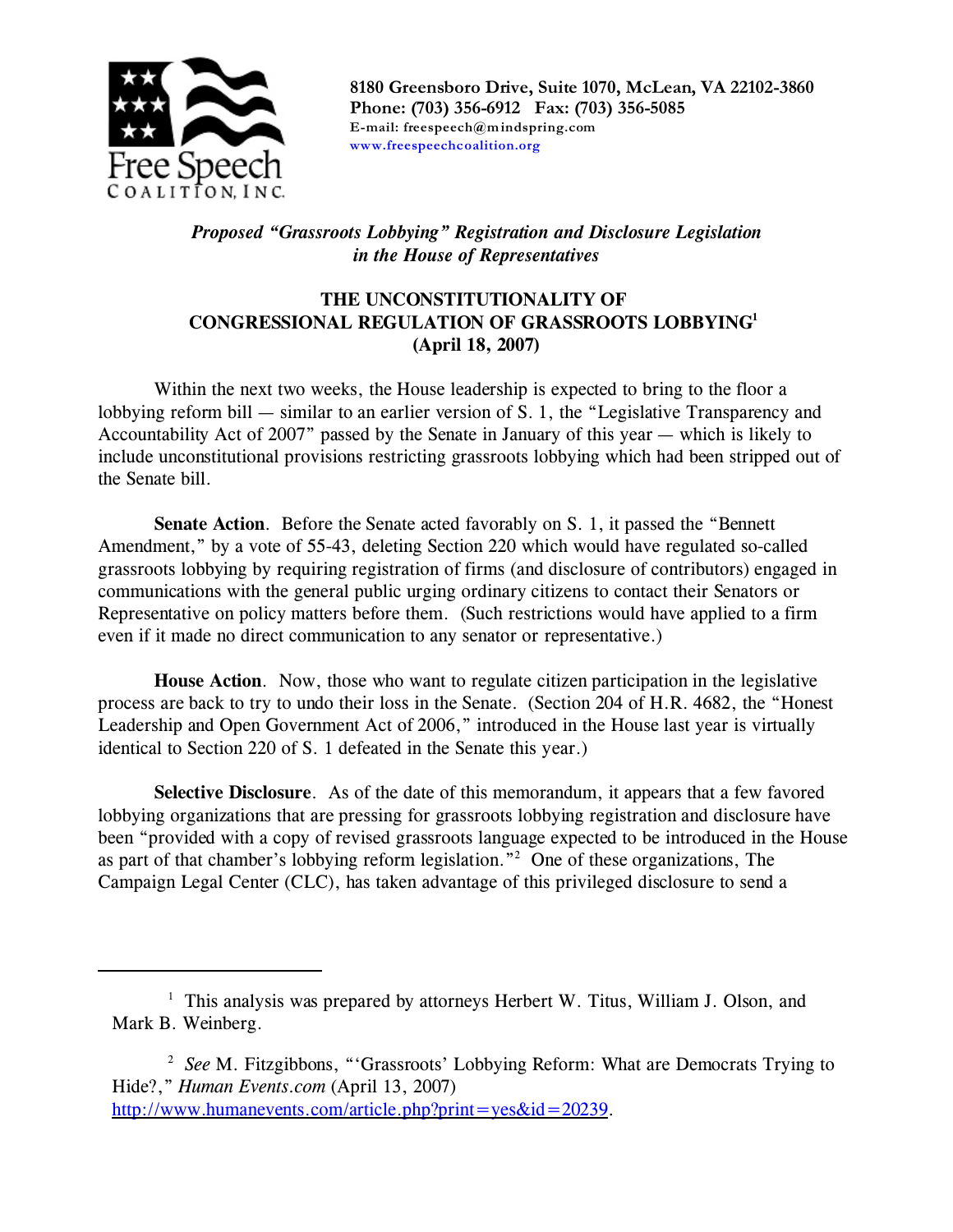severely flawed and misleading memorandum to the House in support of the constitutionality of the House's new lobbying disclosure proposal.<sup>3</sup>

In view of the outcry the Senate bill provoked from a broad range of organizations, it is expected that the secrecy on the bill language will continue until immediately before it is reported out of the House Judiciary Committee, and then rushed to the floor before another firestorm can form.

**FSC Constitutional Analysis**. Since the Free Speech Coalition has not been allowed to see the draft bill, this memorandum does not address the closely-guarded text of the bill, but rather is written to expose the exaggerated and false constitutional claims in the CLC memo. This memorandum demonstrates why any effort to require registration and disclosure of public communications — paid or unpaid — to the general populace urging them to contact their senators and representatives would constitute an unprecedented and unconstitutional assault upon the First Amendment freedoms of speech, press, assembly, and petition.

## **I. The Supreme Court Has Not Ruled in Favor of "Grassroots Lobbying" Regulation.**

Relying primarily on phrases taken out of context from United States v. Harriss, 347 U.S. 612 (1954), the CLC (as well as others<sup>4</sup>) has asserted that the Supreme Court has already decided that appeals directed to the general public to petition their elected representatives stand on no different constitutional footing than efforts to "button-hole" those same representatives by highly paid operatives of the special interests.

In Harriss, however, **the issue of the constitutionality of lobbying regulation and disclosure was not even raised, much less contested**. The only question raised was vagueness, and it was not even clear if this claim was based on due process or the First Amendment.

In Harriss, the Court had to rewrite the statute to save it, and then **explicitly limited its First Amendment observations to disclosure requirements of paid lobbyists who are in direct communication with members of Congress**, having recognized just **one year previously** that to extend the registration and disclosure rules to **grassroots** appeals encouraging voluntary

<sup>4</sup> See, e.g., Democracy 21, "Q and A on Senate Provision Requiring Disclosure of Amounts Spent on 'Astroturf' Lobbying" (Jan. 10, 2007) [http://www.democracy21.org/index.asp?Type=B\\_PR&SEC={288FE76D-7420-413B-9ADC-](http://www.democracy21.org/index.asp?Type=B_PR&SEC={288FE76D-7420-413B-9ADC-AA4339D68BE7}&DE={96B09067-3EFD-4C8D-BD01-BD2BF6996E5F})[AA4339D68BE7}&DE={96B09067-3EFD-4C8D-BD01-BD2BF6996E5F}](http://www.democracy21.org/index.asp?Type=B_PR&SEC={288FE76D-7420-413B-9ADC-AA4339D68BE7}&DE={96B09067-3EFD-4C8D-BD01-BD2BF6996E5F}).

 $2<sup>2</sup>$ 

<sup>&</sup>lt;sup>3</sup> See The Campaign Legal Center's March 26, 2007 "Memo to the House on the Constitutionality of New Lobbying Disclosure Proposal for Paid Communications Campaigns." [http://www.campaignlegalcenter.org/press-2537.html](http://www.campaignlegalcenter.org/press-2342.html).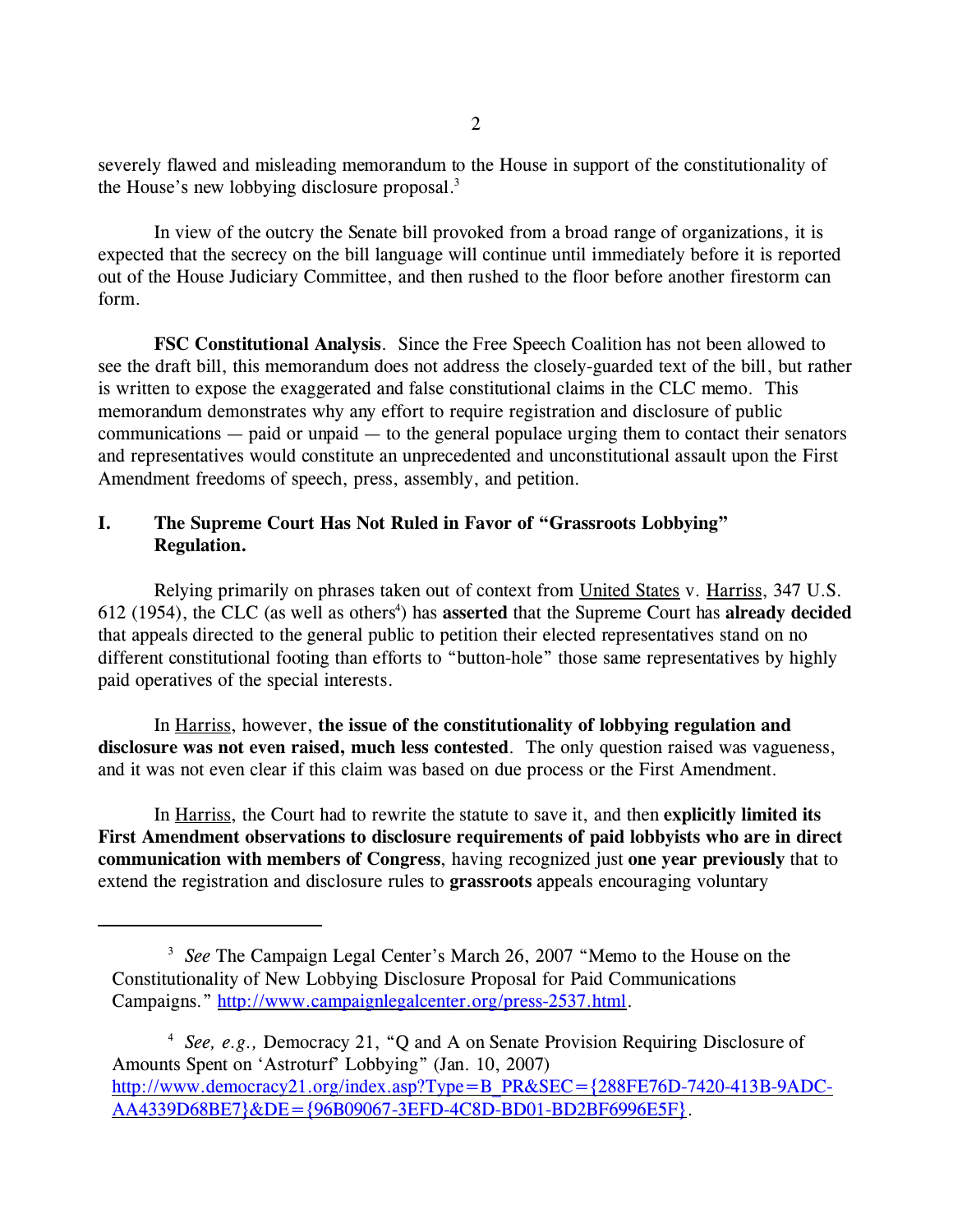communications to those same Senators and Representatives would raise "doubts of constitutionality in view of the prohibition of the First Amendment." *See* United States v. Rumely, 345 U.S. 41, 46 (1953), cited in Harriss, 347 U.S. at 620. Indeed, it is most remarkable that the CLC memo completely omits any reference to Rumely, especially in light of Justices Douglas and Black's concurring opinion that a law extended to grassroots lobbying would clearly violate the freedom of the press. Rumely, 345 U.S. at  $56-58$ .<sup>5</sup>

Thus, Harriss is a weak reed indeed for CLC's attempt to claim that the Supreme Court has definitively resolved that there is no First Amendment problem raised by a grassroots lobbying and disclosure requirement imposed upon an organization that has **no direct contact with any member of Congress or any executive official.** Further, in light of their independent oath of office to support the Constitution of the United States — not just the Supreme Court's expected interpretation of it — the members of the House have an independent duty to determine the constitutionality of such an unprecedented requirement, one that would, after sober examination, put a dagger into the heart of full and free participation of the American citizenry in the formulation of the nation's public policy.

### **II. Unconstitutional Purpose: Violation of the Freedom of Speech.**

According to the CLC, registration and disclosure of organizations that alert the general public to public policy measures before Congress are necessary to protect that legislative body from the corrupting influence of special interest lobbyists. According to Webster, a "lobbyist" is a person who is **employed and compensated** to regularly make personal contacts with government officials for the purpose of influencing those officials to make policy decisions in favor of the lobbyist's principal. Consistent with normal usage of this word, under current law "the term 'lobbyist' means any individual who is **employed or retained by a client for financial or other compensation**" to regularly engage in "lobbying activities," that is, to regularly make "any oral or written communication" to a policy-making or policy-influencing member of either the federal executive or legislative branches of government. *See* 2 U.S.C. Section 1602(3), (4), (7), (8)(A) and (10).

However, according to the **new** grassroots lobbying registration and disclosure requirement in the House bill, **every member of the general public** who

(a)"voluntarily" communicates his own views on any "issue" to any "Federal official," or even

<sup>&</sup>lt;sup>5</sup> Furthermore, Congress has recognized that even the current direct lobbying registration statute could threaten "the right to petition [and] of association protected by the First Amendment to the Constitution," and must be construed to avoid that result. *See* 2 U.S.C. 1607(a).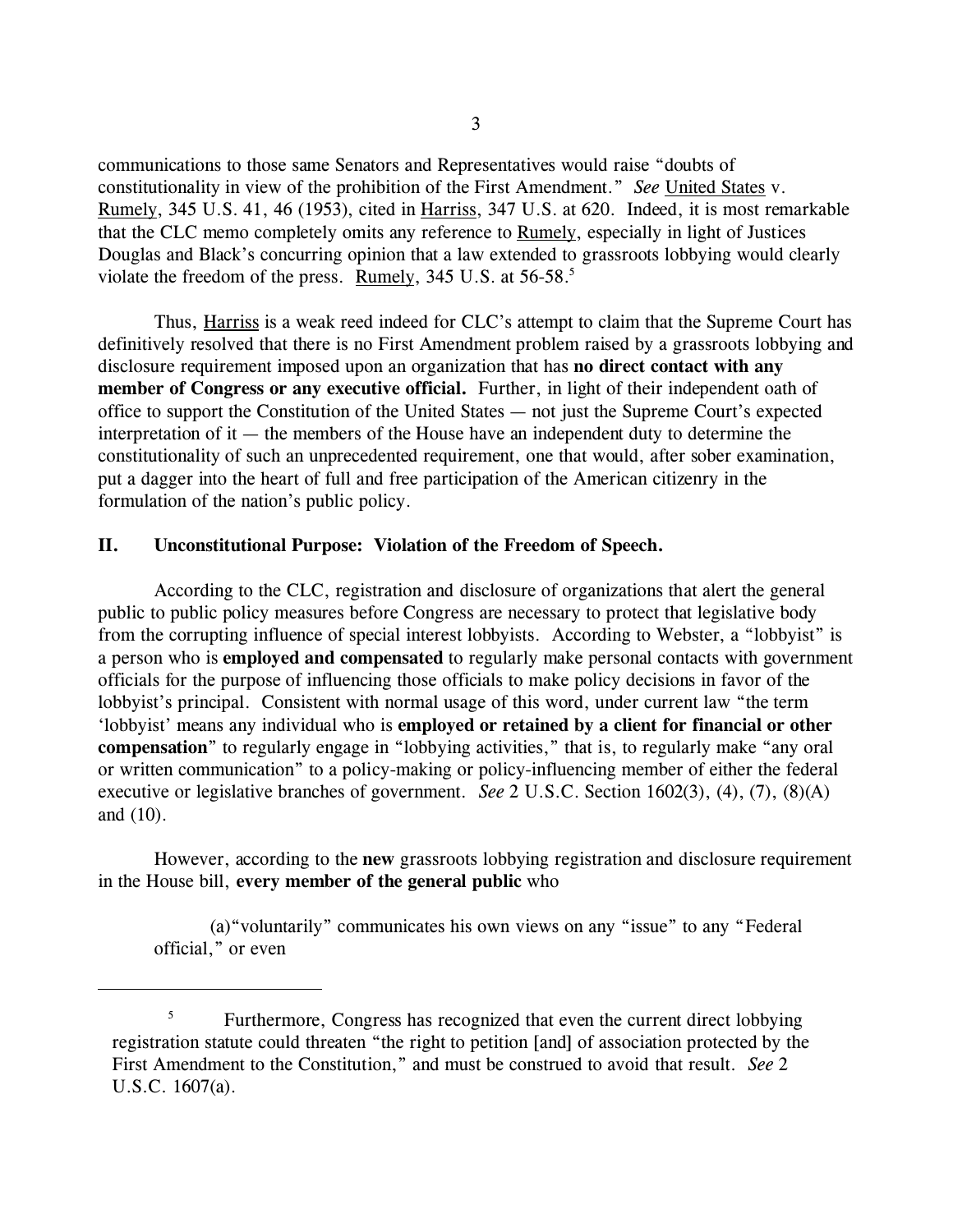(b) "encourages other members of the general public to do the same," is, in effect, a "lobbyist."

To be sure, the language in the House bill (as Section 220(a)(2) of S. 1 did not) **would not expressly state** this, but it would not take a rocket scientist — or even a lawyer — to infer that, if the term "grassroots lobbying means the **voluntary** efforts of members of the general public to communicate their own views on an issue to Federal officials or to encourage other members of the general public to do the same," as was expressly provided in Section  $220(a)(2)$  of S. 1 (emphasis added), then, when so engaged, every such John Q. Public is acting as a "lobbyist," rather than the "citizen activist" that he really is.

Undoubtedly, the language of the House bill — like the terms of Section  $220(a)(1)$  of S. 1 — would probably contain a phrase stating that "lobbying activities ... do not include grassroots lobbying," but that statement constitutes a disingenuous effort to open the door to a newly-minted and convoluted definition of "lobbying activities," namely, "paid efforts to stimulate grassroots lobbying." Such efforts, by definition, decidedly do **not** include any communication whatsoever with a federal government official. Indeed, such an "Alice in Wonderland" definition turns the ordinary meaning of "lobbying activities" on its head,

(a) counting as "lobbying activities" all communications that are directed to the general public, not to their governing officials, and

(b) treating all communications to Federal officials as "lobbying activities" even if no member of the general public ever actually followed through to make such a communication.

According to the CLC description of the grassroots provision in the House bill, it  $-$  like Section  $220(a)(1)$  of S. 1 — **conclusively presumes** that every "paid effort[] to stimulate grassroots lobbying" will be successful, requiring registration and disclosure by "Grassroots Lobbying Firms" **before, not after**, a member of the public communicates with a federal official on the issue for which that firm was "retained ... to engage in paid efforts to stimulate grassroots lobbying." Indeed, as CLC admits, the House proposal would require such a firm "to disclose information regarding **good faith estimates** of amounts spent ... to influence the general public to lobby Congress," without regard to success or failure of its catalytic efforts. In other words, a "grassroots lobbying firm" must register as if it were a lobbyist, even if the firm **did not succeed** in stimulating even a single member of the public to communicate his views on an issue to a federal official.

What could be the purpose of (a) requiring a "grassroots lobbying firm" to register as though it were a "lobbyist," when it clearly is not one within the ordinary meaning of the term, and of (b) treating an ordinary citizen's petition on his own behalf as if it were lobbying on behalf of a lobbying firm? The purpose can be seen as twofold: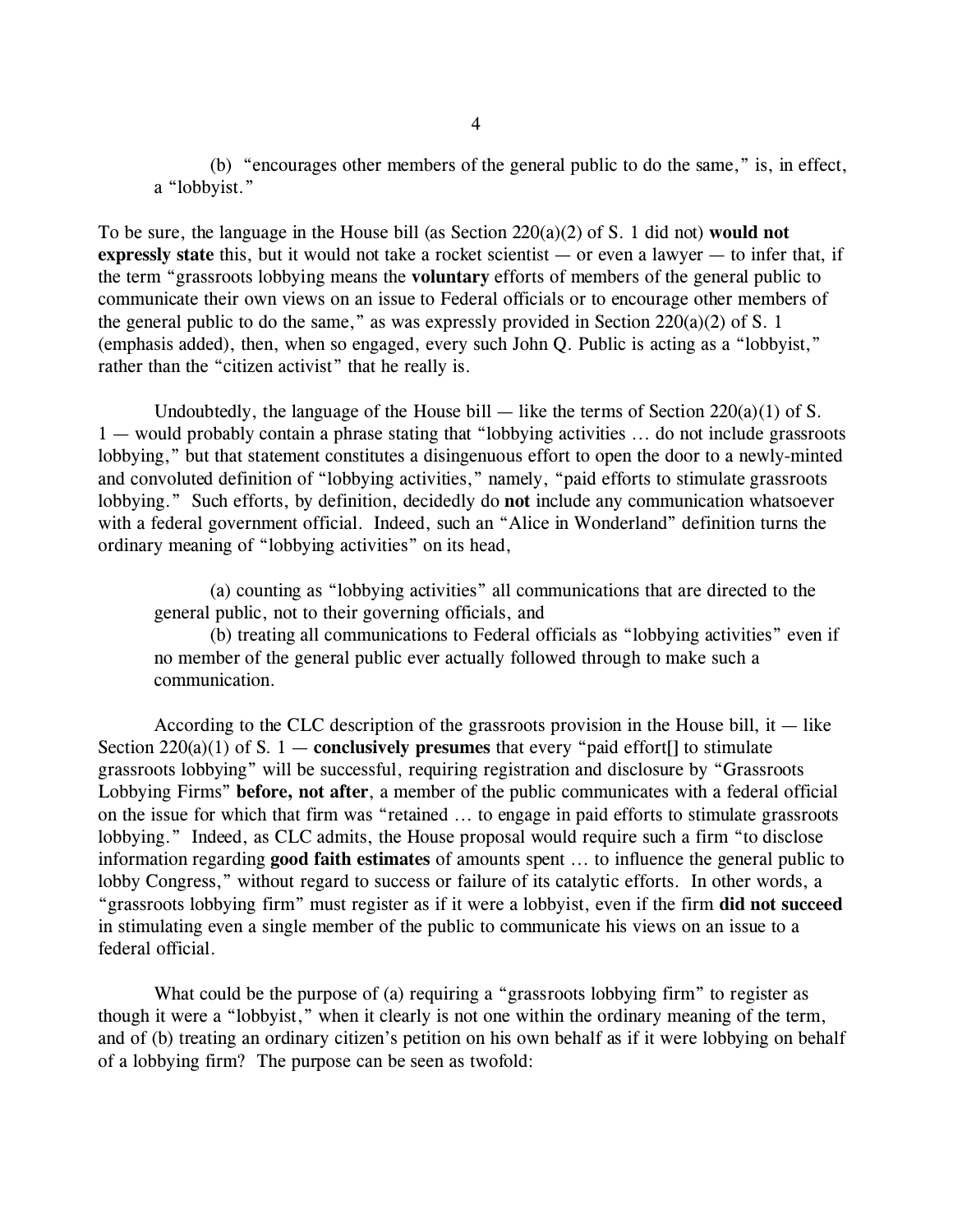(a) **to place the pejorative label of "lobbyist" upon grassroots efforts to influence federal policy,** equating the voluntary, unpaid petitions of members of the general public with the direct contacts by paid K Street operatives, and

(b) **to enhance the elected officials' reputations as transparent and accountable public servants**, as evidenced by the title appended to the legislation**.** 

While government officials are clearly empowered to protect the executive, legislative, and judicial processes from corruption and other damage to the integrity of existing government institutions, it has long been understood that **neither the government nor its officials may protect their reputations by stigmatizing the people whom they are elected to serve**. *See* New York Times Co. v. United States, 403 U.S. 713, 723-24 (1971) (Douglas, J., concurring).

Thus, at **the heart of the freedom of speech is the prohibition** of any Congressional statute the purpose of which is to **censure the people** by laws such as **seditious libel**, which threatened with court action any member of the public whose actions called into question the reputation of the existing government. *See* New York Times v. Sullivan, 376 U.S. 254 (1964).

The freedom of speech guarantees "that debate on public issues should be uninhibited, robust, and wide-open," not constricted by **false and defamatory labels imposed upon the people by government officials**, as would be the case of any "grassroots lobbying" proposal that might be forthcoming from the House.

### **III. Unconstitutional Means: Violation of Freedom of the Press.**

At the heart of the freedom of the press is the well-established principle that Congress has no power to require a person to obtain a **license before** he may gain entrance to the free marketplace of ideas. *See* Lovell v. Griffin, 303 U.S. 444 (1938). Thus, it has long been established that the "chief purpose" of freedom of the press is "to prevent previous restraints upon publication." Near v. Minnesota, 283 U.S. 697, 713 (1931).

As the Supreme Court observed in the Pentagon Papers case, "[a]ny system of prior restraints of expression ... bear[s] a heavy presumption against its constitutional validity." New York Times Co. v. United States, 403 U.S. 713, 714 (1971) (quoting Bantam Books v. Sullivan, 372 U.S. 58, 70 (1963)). (Indeed, as Justice Brennan pointed out in the Pentagon Papers case, "there is a single, extremely narrow class of cases in which the First Amendment's ban on prior ... restraint may be overridden ... when the Nation 'is at war.'" *Id.*, 403 U.S. at 726.)

At the heart of the new rule requiring **registration** of "grassroots lobbying firms," as is true of the current law providing for the registration of K Street lobbyists, is that registration with the Secretary of the Senate and Clerk of the House of Representatives must take place **before** a grassroots lobbying firm ever engages in any paid effort to stimulate grassroots lobbying.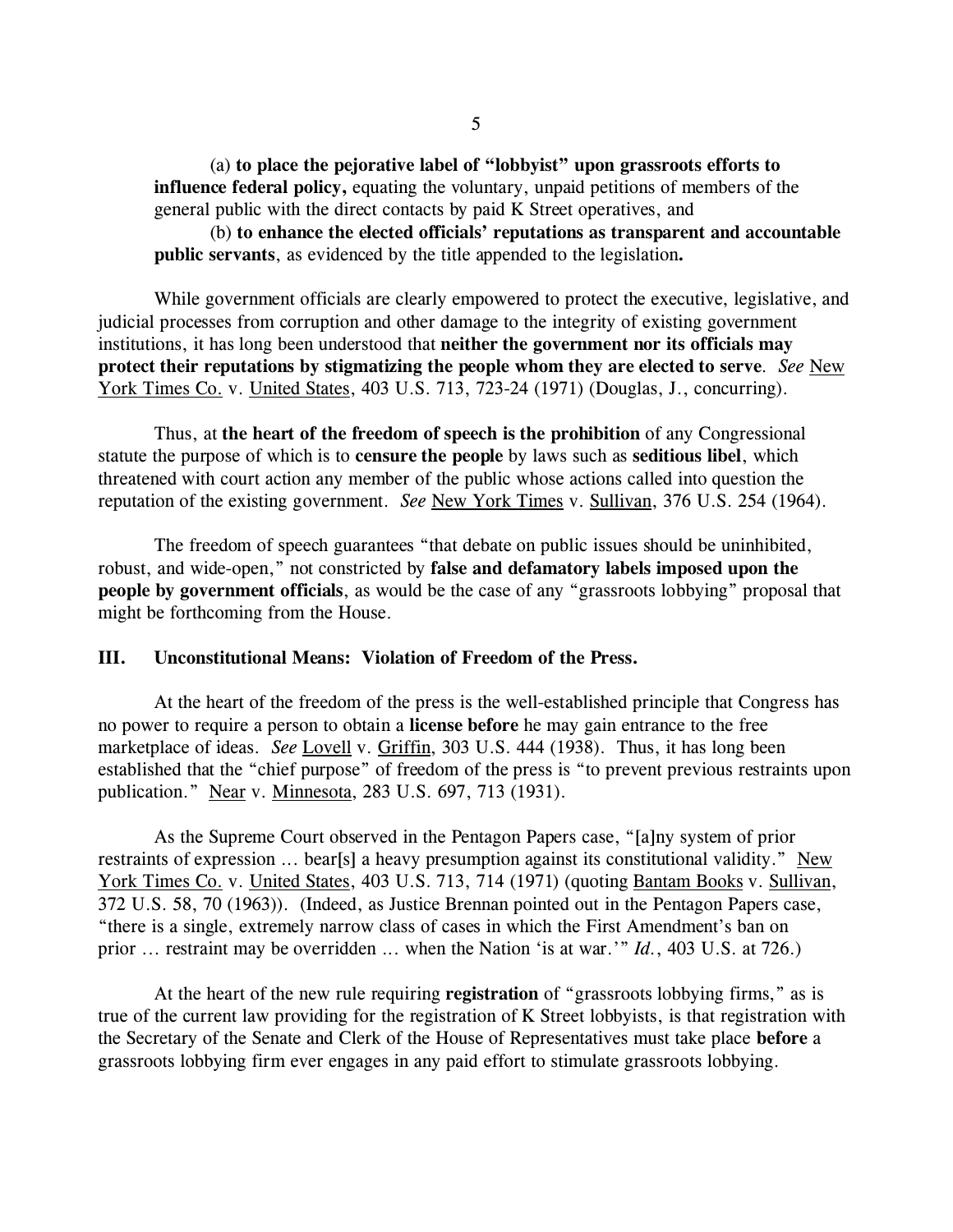This registration will not only have **the effect of a prior restraint** upon those persons and entities who would like to communicate with members of the general public urging them to communicate on an issue of public policy with appropriate federal officials, but it is **deliberately designed** to discourage paid efforts to stimulate members of the general public to communicate on the issues with their elected representatives. And for what **purpose**? According to the bill's proponents, early registration — **before** any member of the public communicates with any federal official — is necessary to "expose" phony grassroots e-mails, faxes, telephone calls, and letters to members of Congress by "Astroturf entities" serving "well-heeled special interests" hiding behind "populist-sounding names."<sup>6</sup>

No matter how benevolent the public exposure may seem, this is a **direct attack on the freedom of the press**, imposing a prior restraint upon persons who **plan** to stimulate — but who have not yet begun to do so — their fellow citizens to communicate their views to a federal official on an issue that may or may not be of mutual concern. Accordingly, the registration rule must overcome the heavy presumption **against** its constitutionality.

The CLC Memo to the House makes absolutely no effort to demonstrate that a grassroots lobbying registration and disclosure requirement is necessary to serve a compelling government interest as required by the Pentagon Papers case. Rather it simply states that the prior restraint upon grassroots lobbying is justified because of an undefined "governmental interest of 'selfprotection'" or by an equally amorphous "informational interest." Not only do these ostensibly benign claims not rise to the level of an overriding governmental interest justifying a prior restraint, such as recognized by Justice Brennan in the Pentagon Papers case, former Federal Elections Commission (FEC) chairman, Bradley A. Smith, testifying on March 1, 2007 before the House Judiciary Subcommittee on the Constitution, Civil Rights and Civil Liberties, explained that such forced disclosures "add[] little, and will often be harmful, leading to exactly the type of favoritism and/or negative pressure that the public abhors":

[G]rassroots lobbying contacts do not pose the possibility of behind the scenes meetings or bribery or improper influence, because by definition grassroots lobbying relies on voters — constituents — to take action. Efforts to force disclosure needlessly open up that field to K Street Project-type pressure. Such forced disclosure can make seasoned professionals reluctant to assist unpopular causes or those contrary to the administration, resulting in a **chilling effect** that would deprive grassroots organizations of the services of talented consultants.... [emphasis added.]

<sup>&</sup>lt;sup>6</sup> See Public Citizen, "Organizing Astroturf: Evidence Shows Bogus Grassroots Groups Hijack the Political Debate; Need for Grassroots Lobbying Disclosure Requirements," p. 1 (January 2007).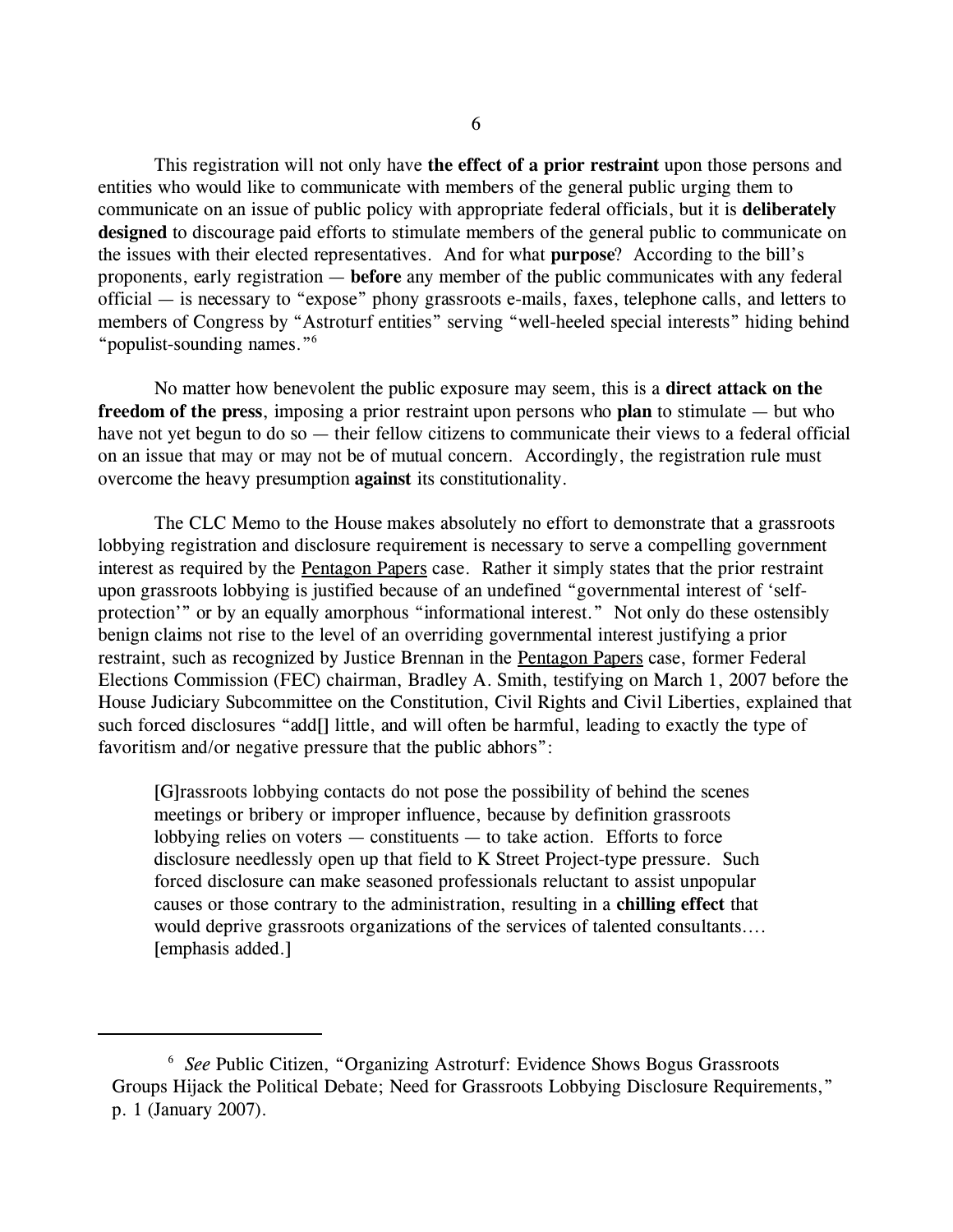Moreover, such forced disclosures of persons or entities behind the scenes **violates the principle of anonymity which lies at the very core of freedom of the press**. *See* Talley v. California, 362 U.S. 60, 62-65 (1960); McIntyre v. Ohio Elections Comm., 514 U.S. 334, 359-71 (1995) (Thomas, J., concurring). Indeed, the principle of constitutionally-secured anonymity has been endorsed repeatedly by the Supreme Court in recognition of the interest of ordinary citizens to protect their identity to avoid "economic or official retaliation, ... social ostracism [or] to preserve as much of one's privacy as possible." 514 U.S. at 357 (Stevens, J.).

Some proponents of grassroots lobbying registration and disclosure assert, however, that disclosure is "not regulation," as if disclosure requirements begin and end with a simple act of revelation. That is not the case, as former FEC chairman Smith pointed out in his House Judiciary testimony, as any person knows who has filled out government forms under threat of "civil and criminal penalties for any errors or late filings."

Indeed, S. 1, had it not eliminated the grassroots lobbying provisions, would have imposed **significant civil penalties** for failure to accurately report a "**good faith estimate of the total disbursements**," including a subtotal of "a **good faith estimate** of the total amount specifically relating to **paid advertising**." Furthermore, the Senate bill would have imposed a **civil penalty of** \$200,000 for a "knowing violation" proved only "by a preponderance of the evidence" of any registration or disclosure provision.

And the House bill in the 109th Congress, after which S. 1 had been patterned, would have added **two entirely new criminal penalties**, imposing significant prison terms and fines for "knowing ... and wilful ... fail[ures]" and "knowing..., wilful..., and corrupt... failures to comply." *See* Section 402(b) of H.R. 4682 (109<sup>th</sup> Cong.). There is, therefore, no reason to expect the House bill in the  $110<sup>th</sup>$  Congress to ameliorate such proposed penalties.

Despite the rhetoric by politicians claiming their desire to encourage participation in the American political process, the chilling effects of these draconian penalties are obvious. Passage of the "grassroots lobbying" provisions would send a clear message to the American people:

## **Now that you have elected us, don't bother us with your views, and don't try to stir up our constituents against us; just leave legislation to the professionals, and we will do what is best for you**.

This is not the American way.

#### **IV. Unconstitutional Intrusion on the Rights of Assembly and Petition.**

Any "grassroots lobbying" registration and disclosure provision is, in the final analysis, built upon a **false and unconstitutional premise**.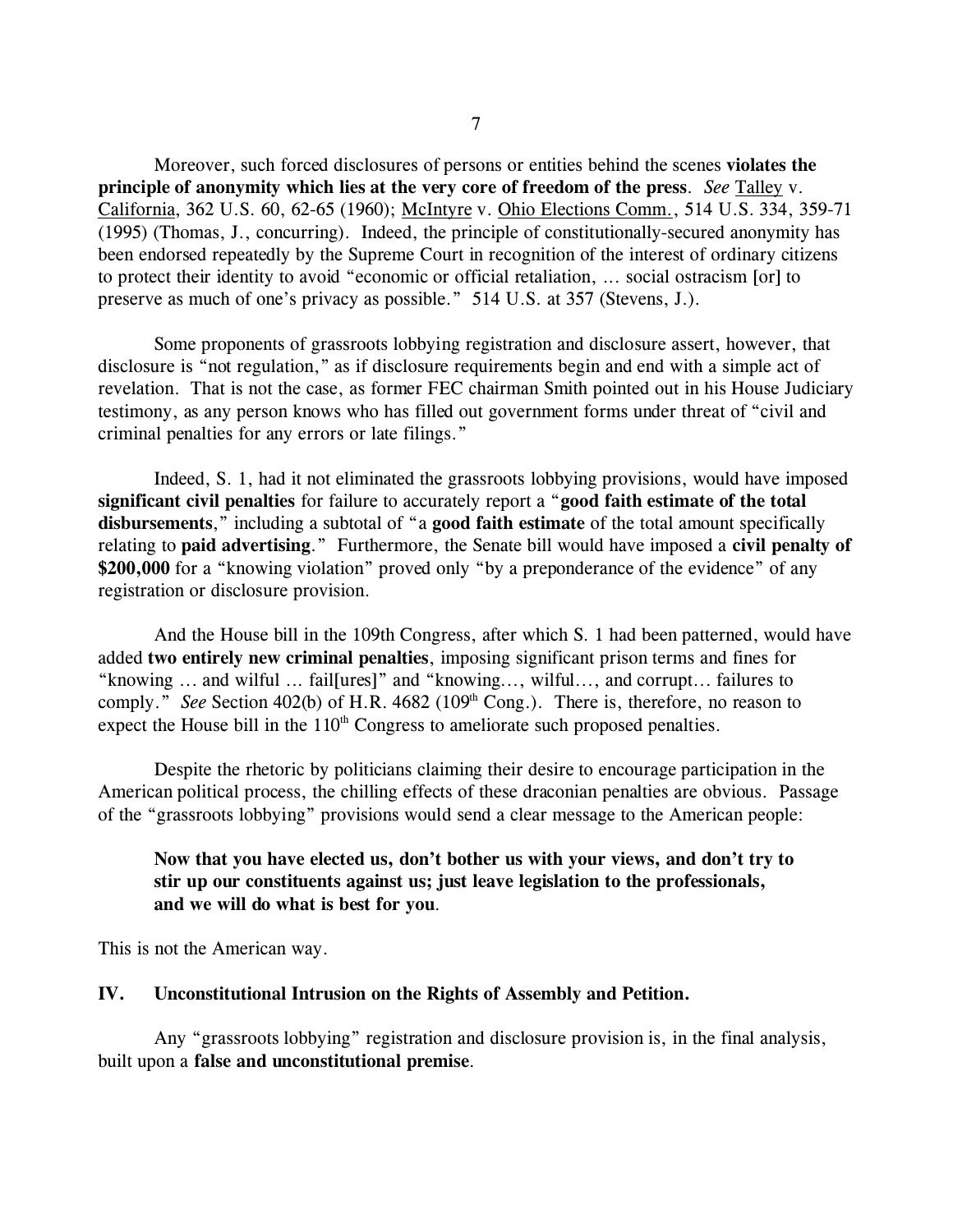According to the bills' definition of "grassroots lobbying," **communications among members of the general public** on the issues are subject to regulation by Congress if they **might** lead to communications on those issues to government officials or if they **might** lead to communications to fellow members of the public to communicate on those issues to government officials. Only if members of the public **keep their thoughts on public issues to themselves**, away from their elected representatives or other government officials, may the members of the public associate free from the watchful regulatory eye of Congress.

But the very **purpose** of the constitutionally-guaranteed **right of the people to assemble is to petition the government for redress of their grievances**. Indeed, as the people of the newly formed commonwealth of Pennsylvania put it in their August 16, 1776 Declaration of Rights: "[T]he people have a right to assemble together, to consult for their common good, to instruct their representatives, and to apply to the legislature for redress of grievances, by address, petition or remonstrance." The right of the people to assemble, then, was not envisioned as a kind of political "Koffee Klatch," or as an academic "bull session," but as a constitutionally guaranteed right to decide how, with whom, and for what purpose the people would assemble **independent** of the rules and regulations of the government except for one — that the assembly would be "peaceable." Thus, the First Amendment guarantee reads: "the right of the people **peaceably** to assemble, and to petition the government for a redress of grievances."

It is well-established that the right of the people to assemble and petition the government may be regulated only by laws designed **to protect the physical peace** of the community, **not for the political peace** of the governing officials. *See* Hague v. CIO, 307 U.S. 496 (1939). *See also* Terminiello v. Chicago, 337 U.S. 1 (1949). Accordingly, the courts have developed the **"time, place, and manner" doctrine**, limiting government regulations of people's assemblies to laws that protect the physical peace of the community, ever watchful of regulations that discriminate on the basis of content. *See, e.g.,* Kovacs v. Cooper, 336 U.S. 77 (1949).

The proposed regulation of "grassroots lobbying" violates this well-established principle of **content-neutrality**. It singles out "paid efforts" to stimulate members of the general public to communicate on an issue to federal officials or to encourage fellow members of the general public to do the same, not as a "time, place and manner" regulation, but as a discriminatory one based upon the content of the communication. According to current Supreme Court rulings, contentdiscriminatory regulations are per se unconstitutional if imposed upon the people in their own homes or in public places dedicated to free speech activities. *See* Police Department of Chicago v. Mosley, 408 U.S. 92 (1972).

Furthermore, the regulation is **discriminatory**. According to the CLC Memo, the House bill will contain a provision similar to Section 220(a) of S. 1 which specifically exempts "communications by an entity directed to its members, employees, officers or shareholders," thereby favoring persons having memberships, employments, and other similar relationships. Further, one version of the House bill apparently includes a provision comparable to Section 220(a) of S. 1 which defined a "grassroots lobbying firm" to be one "retained by 1 or more clients